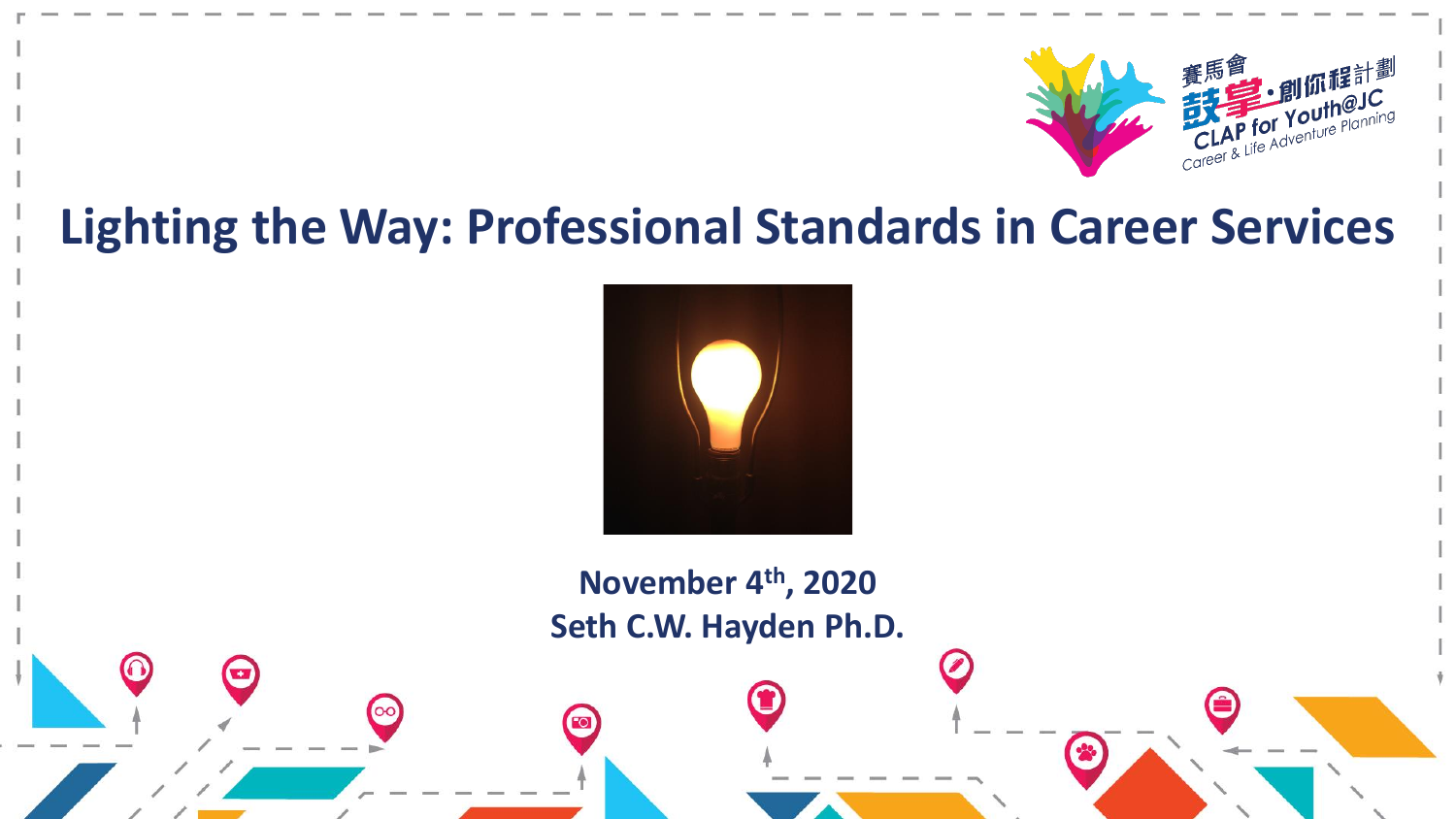# **Agenda**



- Introduction
- Professional Standards Defined
- Shared Language in Career Development
- Overview of Global Career Development Standards
- Themes from Professional Standards
- Integration of Theory, Practice, and Research
- NCDA Credentials
- Takeaways

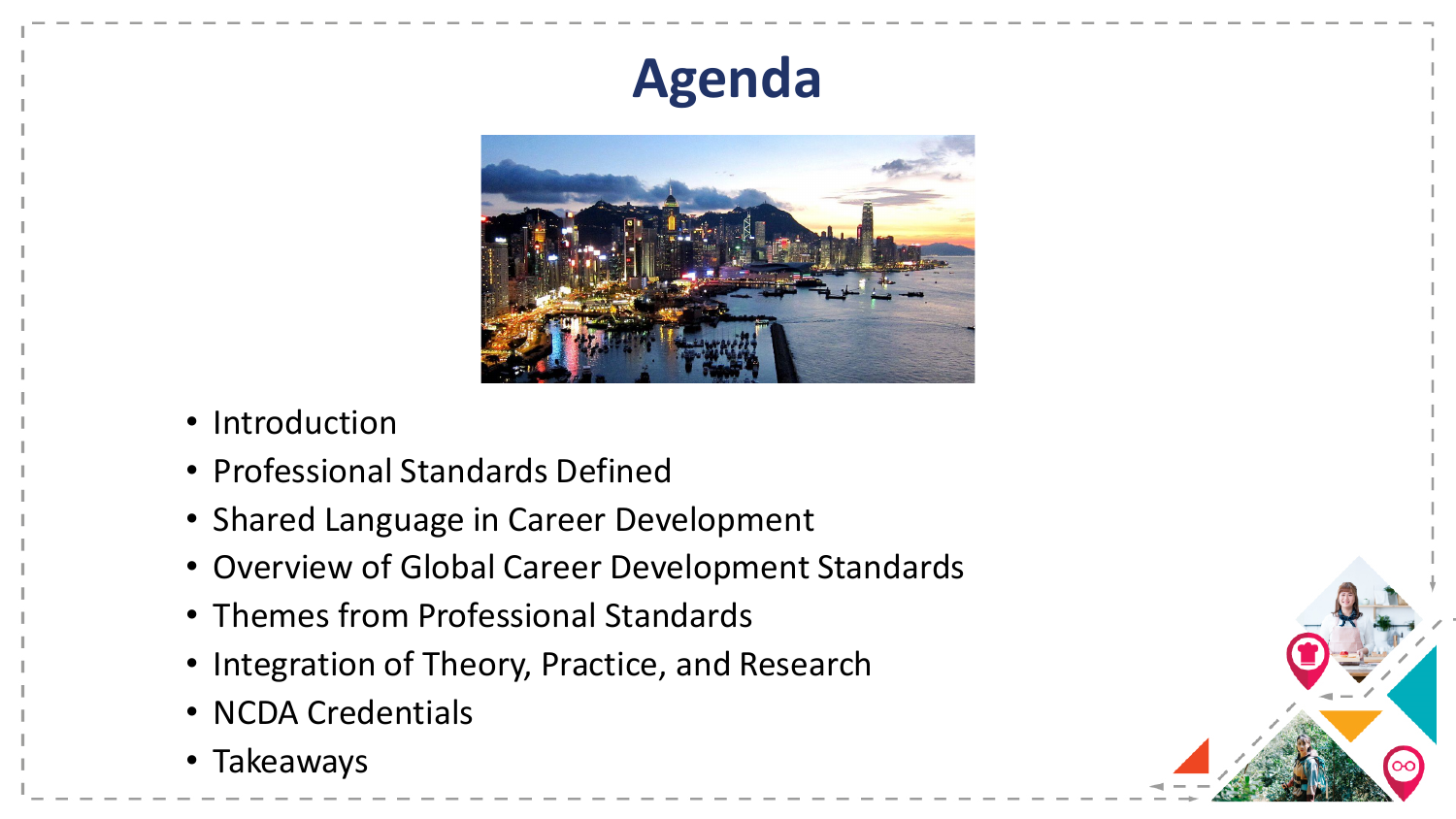# **Setting the Stage**



NCDA | National Car **National Career** 

- Seth Hayden Wake Forest University
	- Associate Professor of Counseling
	- Program Coordinator of Clinical Mental Health Program
		- <https://counseling.graduate.wfu.edu/faculty-staff/dr-seth-hayden/>
	- President of National Career Development Association United States
		- [www.ncda.org](http://www.ncda.org/)
	- Senior Research Associate
		- Florida State University Tech Center
		- <https://www.career.fsu.edu/tech-center>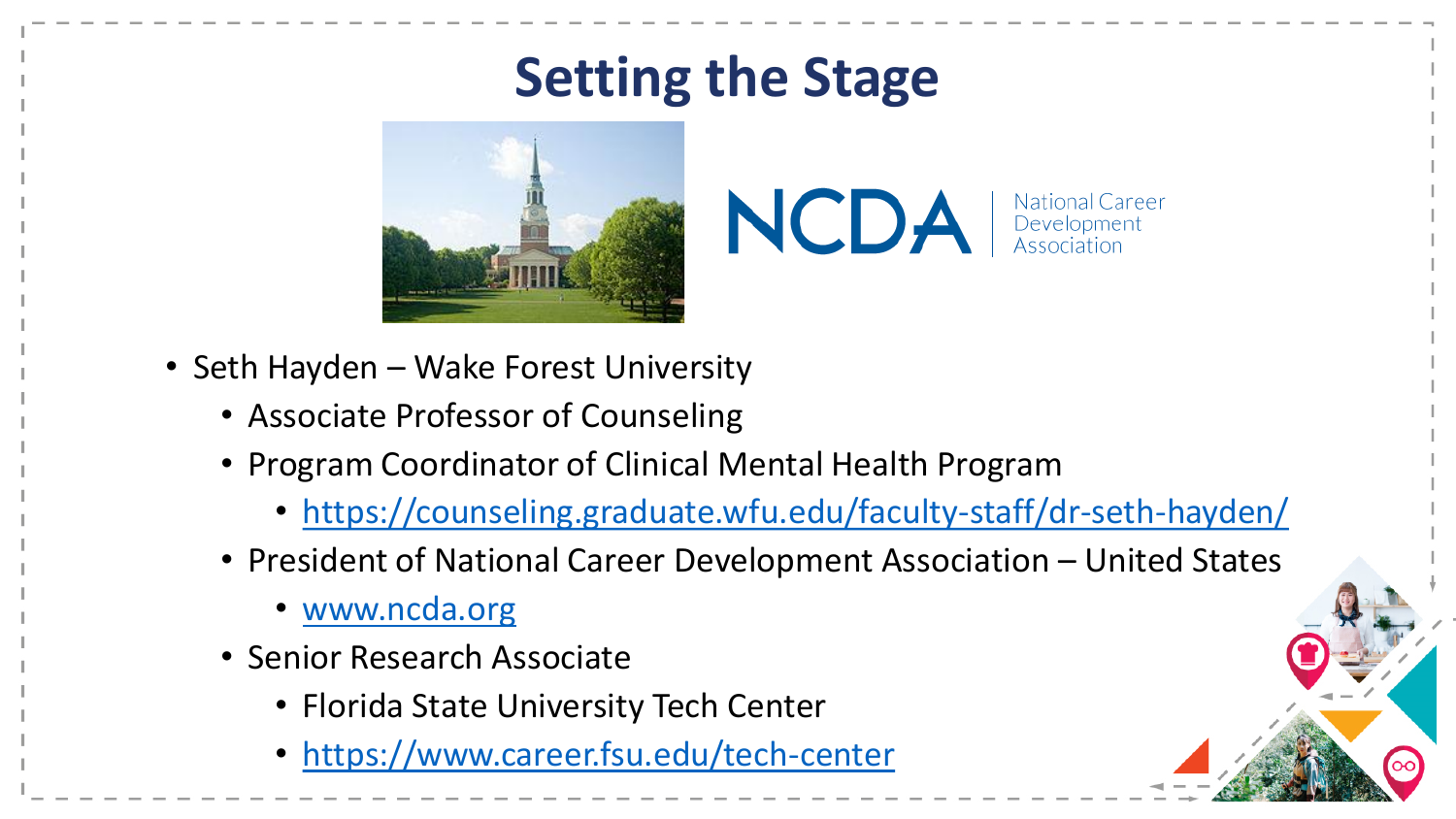# **Professional Standards in Career Services**

- *Professional Standards Defined*  (Career Industry Council of Australia, 2019)
	- Systems and procedures that define the career industry, its membership and services.
	- Guide entry into the field by providing a foundation for training and qualifications
- Career Services are delivered by people with a variety of backgrounds working in a wide-range of settings and having a broad range of professional preparation.
	- Career Practitioners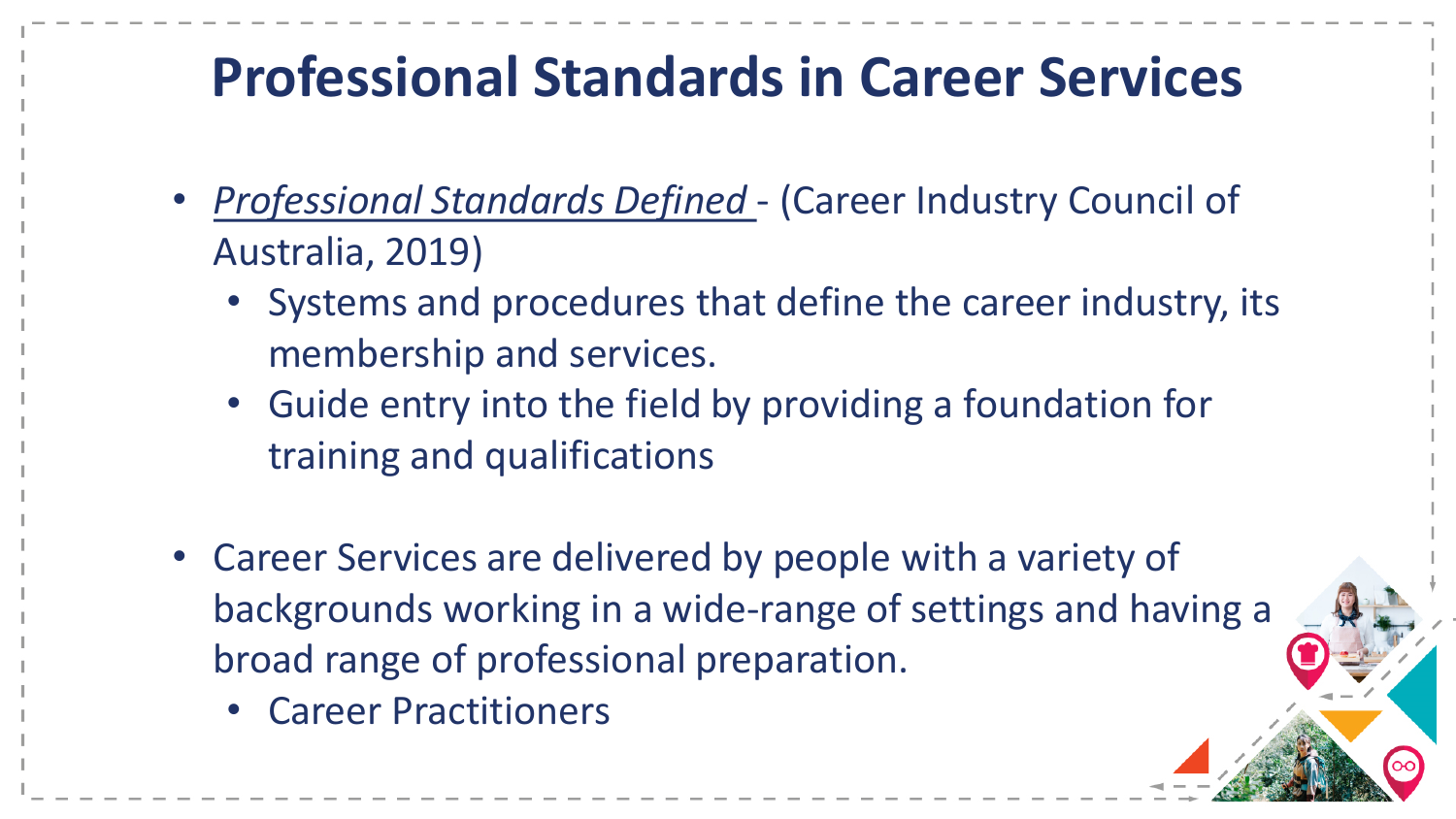#### **Vocabulary of Career Practitioners**

- Important to develop a common language to facilitate globalization of training practices (Niles & Karajic, 2008).
	- *Career Development*  lifelong psychological and behavioral processes and contextual influences shaping one's career over the lifespan.
	- *Career Development Intervention*  any activities that empower people to cope effectively with career development tasks.
	- *Career Counseling –* formal relationship in which a professional counselor assists a client or group of clients to cope effectively with career concerns.
	- *Career Coaching* coach serve as a personal consultant to an individual seeking to deal with work related concerns.
	- *Career Education* systematic attempt to influence the career development of student.
	- *Career Development Programs* systematic program of coordinated information and experiences designed to facilitate individual career development.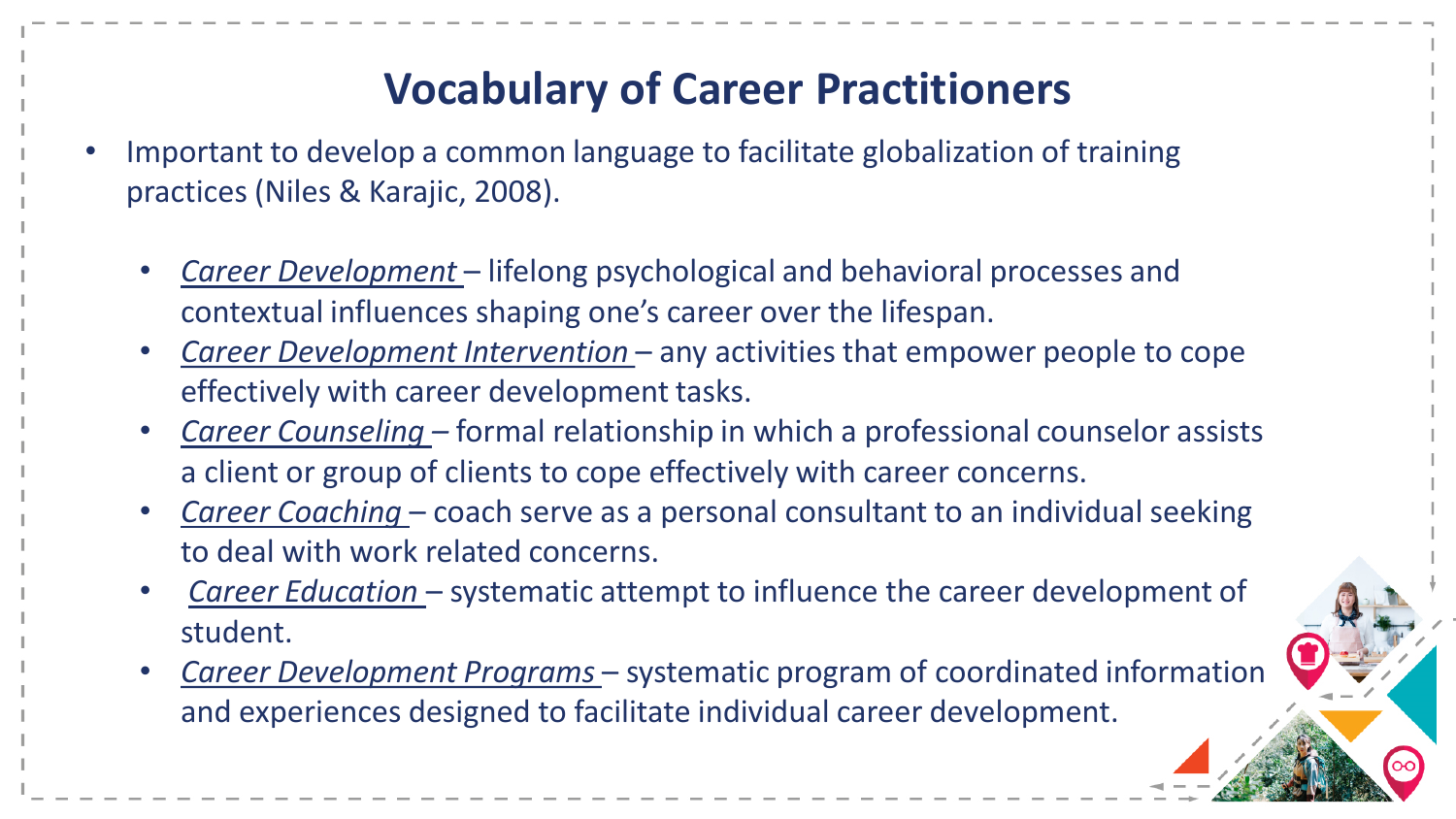# **Professional Standards in Career Services**

- *International Centre for Career Development and Public Policy*
	- 2019 Communique "Ensure that career development professionals are highly trained and supported to continue to innovate and develop their practice."
	- <https://www.kompetansenorge.no/iccdpp2019/key-outcomes/Communique-2019/>
- *Australia – Career Industry Council of Australia Professional Standards*
	- <https://cica.org.au/professional-standards/>
- *Asia Pacific Career Development Association Career Services Competences*
	- [https://apcda.wildapricot.org/resources/Documents/Ethics\\_Standards/APCDA\\_Competencies.pdf](https://apcda.wildapricot.org/resources/Documents/Ethics_Standards/APCDA_Competencies.pdf)
- *National Career Development Association – Minimum Competencies for Multicultural Career Counseling and Development*
	- [https://www.ncda.org/aws/NCDA/asset\\_manager/get\\_file/26627](https://www.ncda.org/aws/NCDA/asset_manager/get_file/26627)
- *Canadian Standards and Guidelines for Career Development Practitioners*
	- <https://career-dev-guidelines.org/the-standardsguidelines/core-competencies/>
- *International Association for Educational and Vocational Guidance (IAEVG)*
	- <https://iaevg.com/Framework>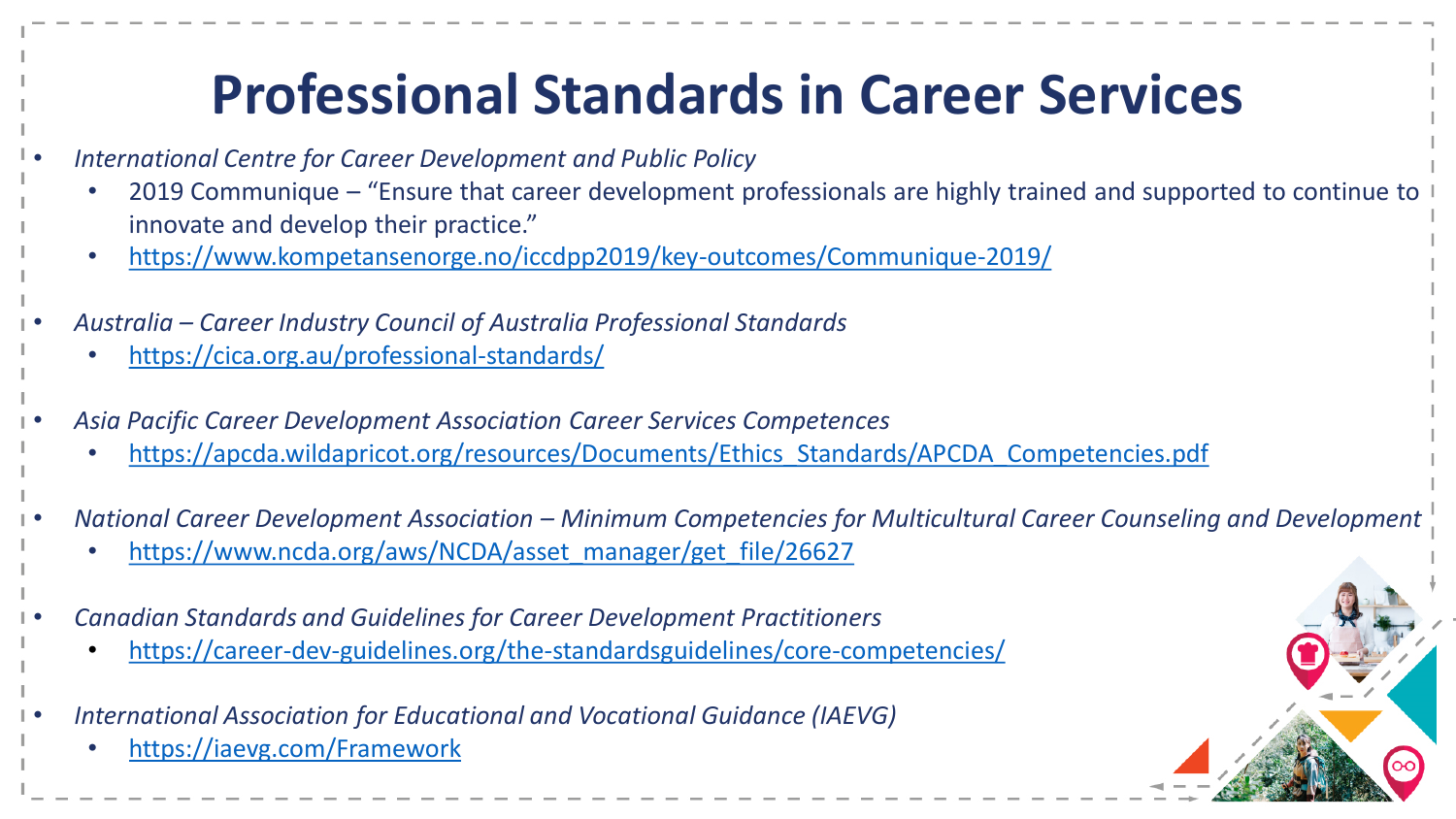## **Themes from Professional Standards**



- Focus on necessary knowledge, skills, and attitudes needed for competent provision of services for a diverse population.
- Interpersonal skills are essential to competence practice.
- Qualifications for career practitioners (e.g. certifications, training).
- Emphasize the benefits of career theory in practice.
- Technological competence important to innovative career services.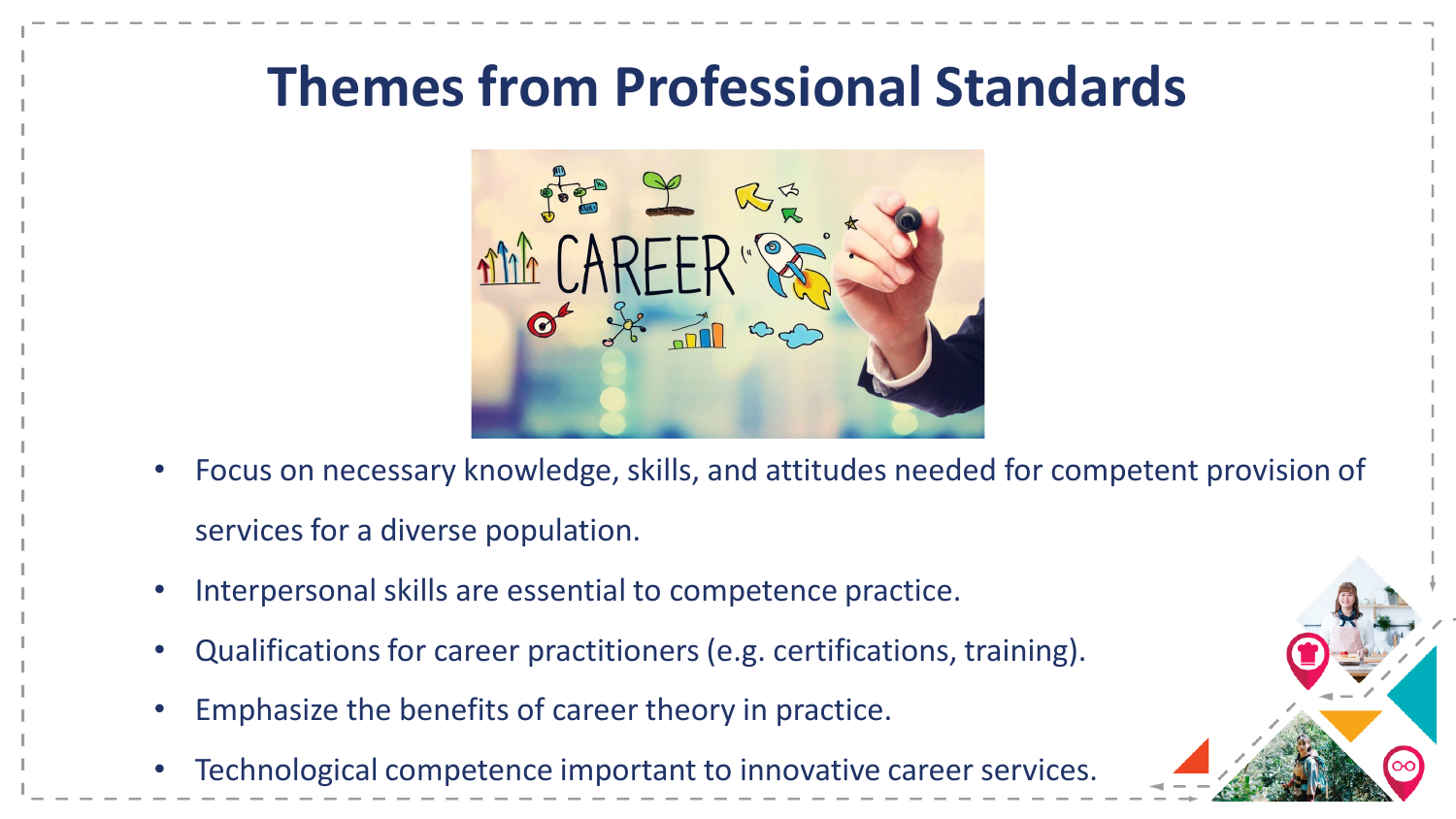## **Themes from Professional Standards**



- Differentiated delivery of services such as individual and group modalities.
	- Depending on the needs of those we serve.
- Career assessments are integral to career services requiring an understanding of their strengths and limitations.
- Importance of knowing an applying credible labor market information.
- Engage in ethical practice via various codes of ethics.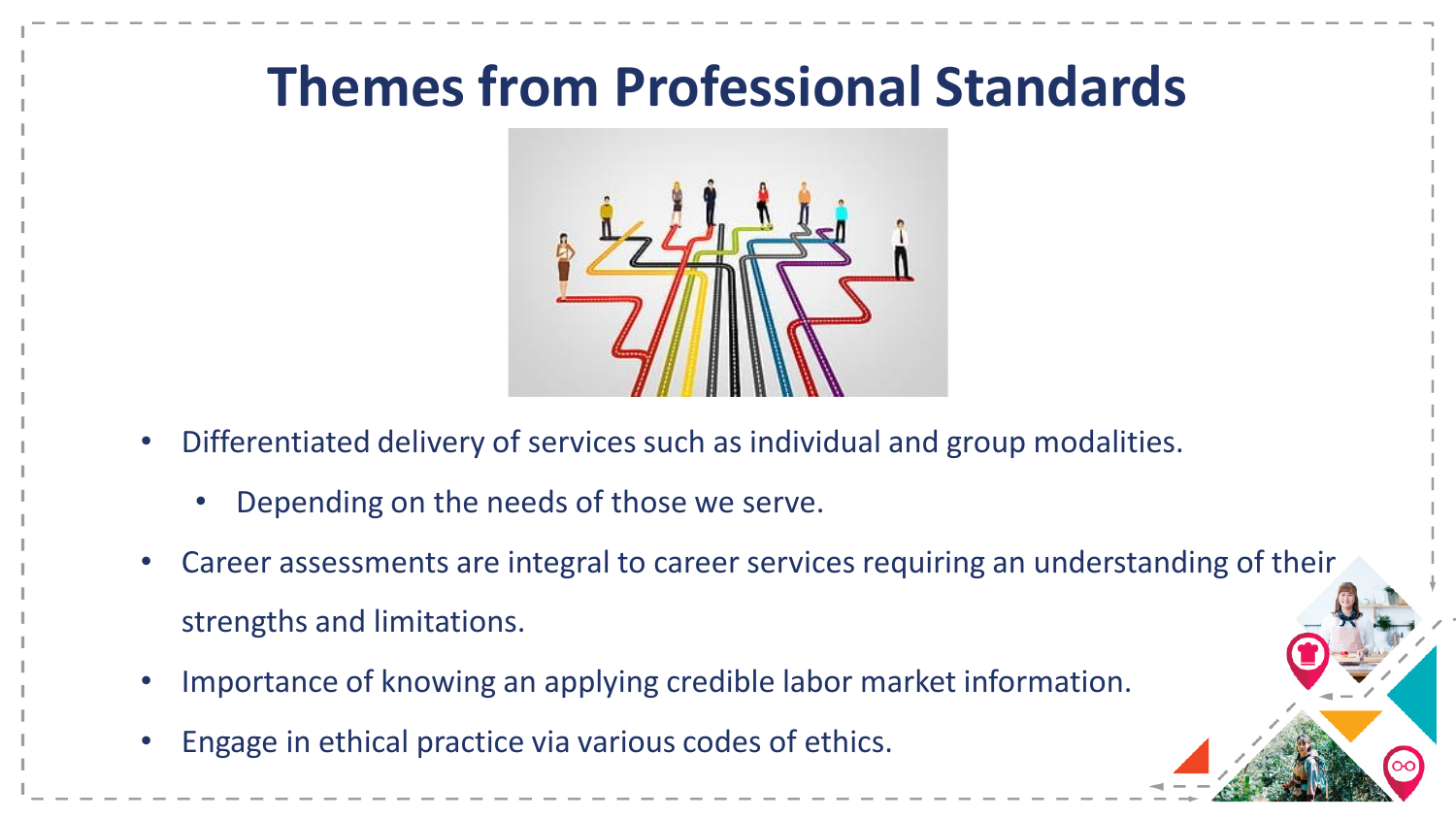# **Integrating Aspects of Career Development Evidence for Theory Revision**



(Sampson, et al., 2014)

- Theory guides research by informing the formulation of research questions, creating measures of various constructs, and interpreting the results.
- Theory also guides research on career interventions by similarly supporting research questions, measures, and interpretation of findings.
- Theory guides practice by helping practitioners better understand individuals' concerns; creating appropriate interventions; and developing theory-based assessments, information, and instruction.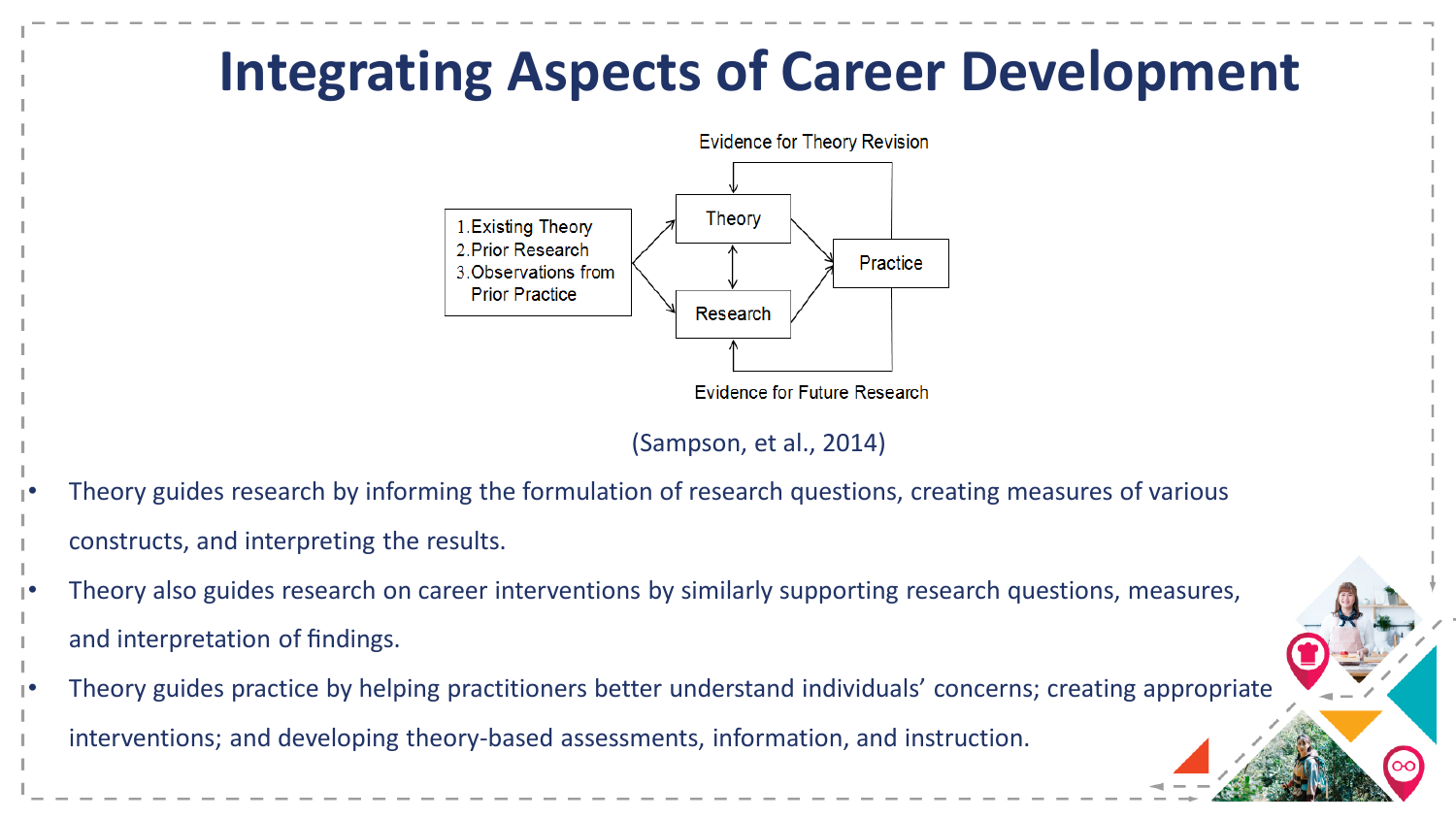## **Integrating Aspects of Career Development**



- Research is used in creating and validating new theory.
- Research also contributes to practice by providing an evidence base for improving career interventions.
- Observations from practice support ongoing theory revision and provide evidence to further guide future research.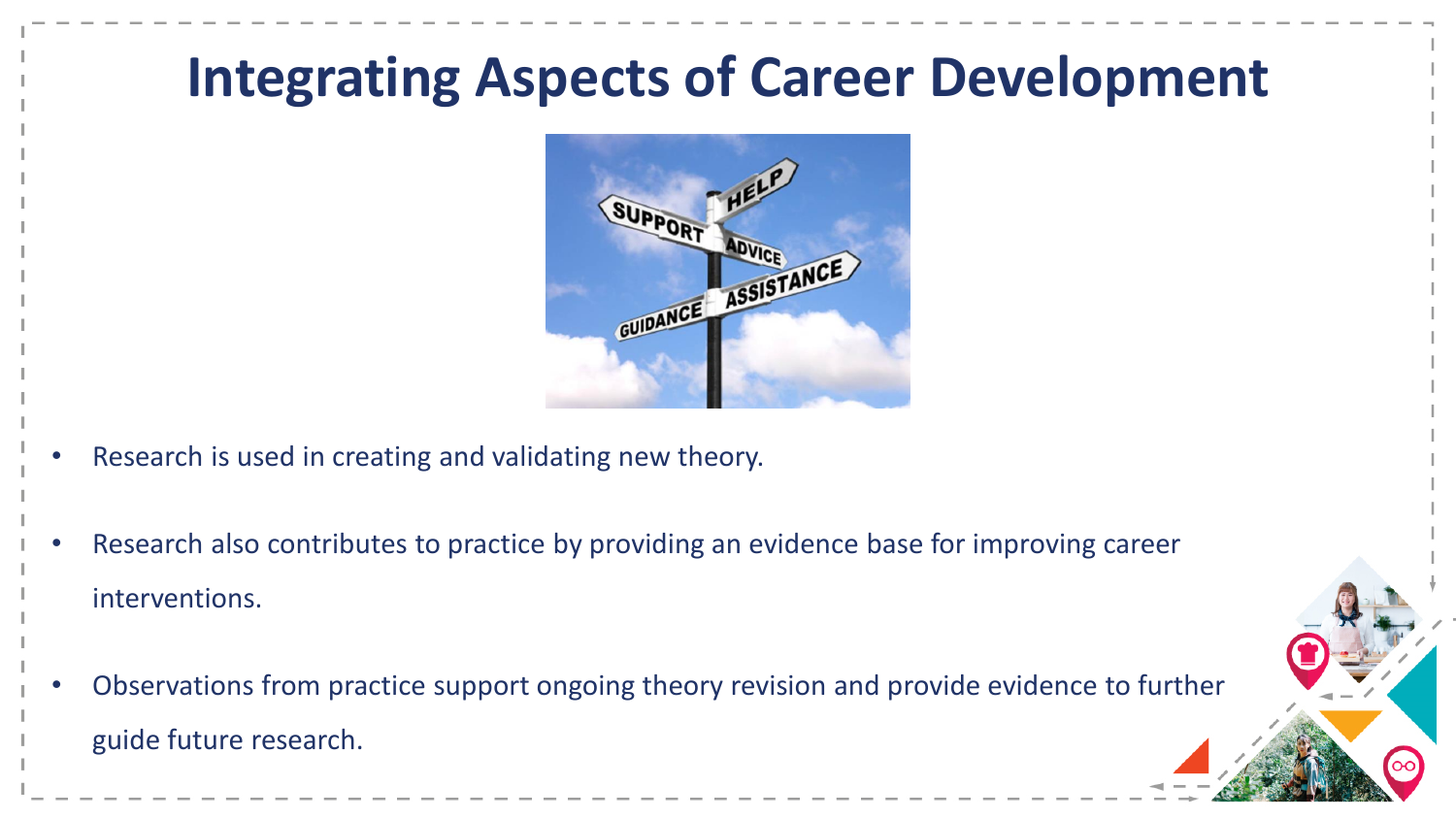

#### <https://www.ncda.org/aws/NCDA/pt/sp/credentialing>

**[Certified Career Services Provider \(CCSP\)](https://www.ncda.org/aws/NCDA/pt/sp/credentials_ccsp)** -- a credential for individuals from an array of backgrounds, to deliver services and demonstrate core competency in the field of career services.

**[Certified Master of Career Services \(CMCS\)](https://www.ncda.org/aws/NCDA/pt/sp/credentials_cmcs)** – recognizes the contributions of professionals who have mastered a variety of coaching, advising, and consulting roles in the field of career services.

**[Certified Career Counselor \(CCC\)](https://www.ncda.org/aws/NCDA/pt/sp/credentials_ccc)** – the new standard of professional excellence for individuals trained as counselors, who will specialize in the delivery of career counseling services

**[Certified Clinical Supervisor of Career Counseling \(CCSCC\)](https://www.ncda.org/aws/NCDA/pt/sp/credentials_ccscc)** – a new professional credential to recognize the contributions of individuals who serve as clinical supervisors to career counselors and other practitioners who provide career services **[Certified Career Counselor Educator \(CCCE\)](https://www.ncda.org/aws/NCDA/pt/sp/credentials_ccce)** – a new professional credential intended to recognize the contributions of individuals whose primary focus is on the training of new counselors who will specialize in the field of career counseling **[Certified School Career Development Advisor \(CSCDA\)](https://www.ncda.org/aws/NCDA/pt/sp/credentials_cscda) -** this credential is intended for providers who work in the K-12 sector (children and youth ages 5 – 18) to ensure students are prepared for meaningful work and high-demand careers. Individuals may work with other staff to coordinate the design, implementation, and monitoring of school and community based efforts to improve the chances of students entering the job market with skills, knowledge, and credentials to be competitive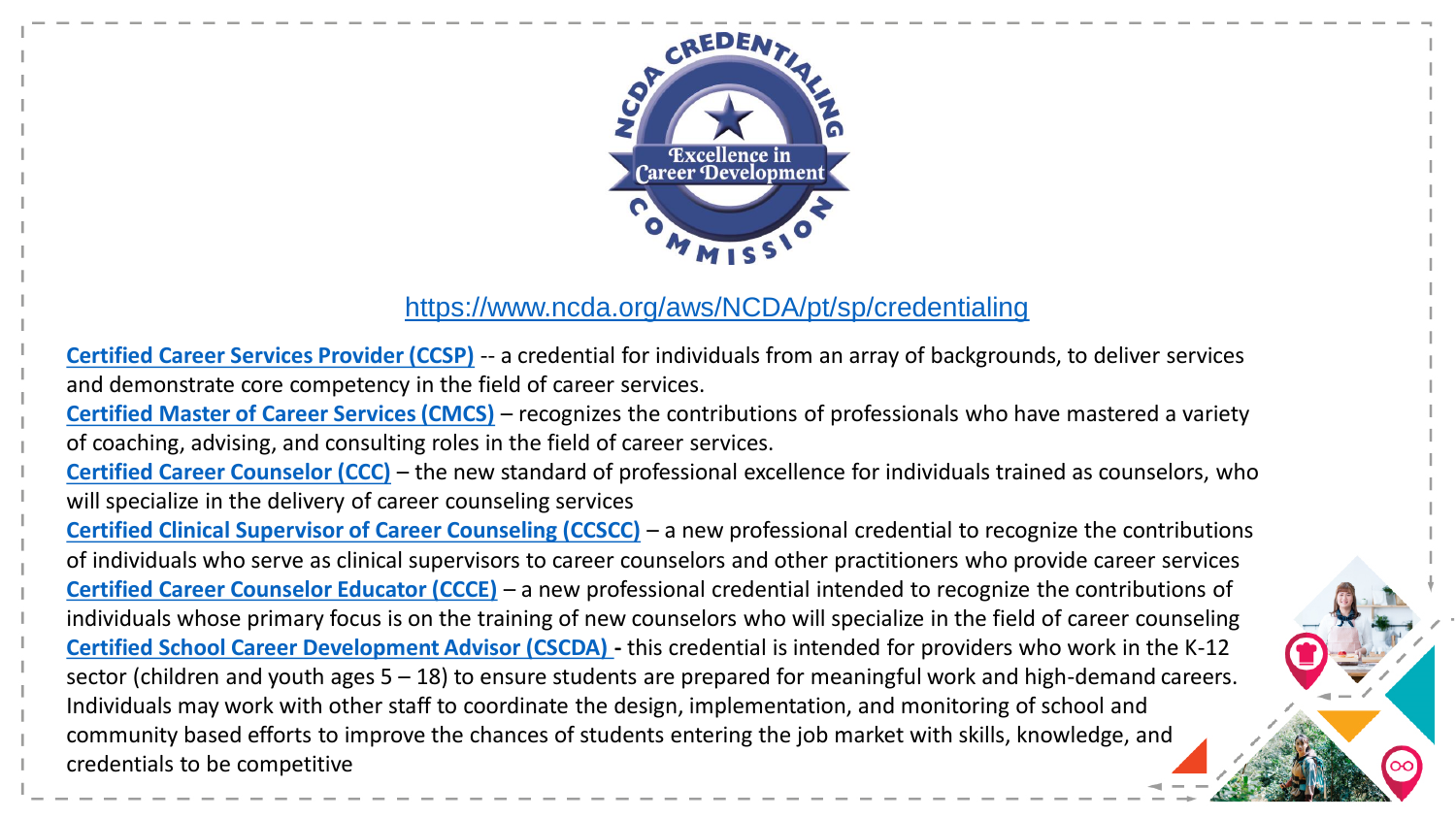# **Concluding Thoughts**

- Professional Standards offers guidance on the essential elements of career development.
	- Knowledge, skills, and attitudes
- Integrating the essential elements indicated by professional standards enhance the provision of career services.
- Credentials demonstrate competence in career service provision.